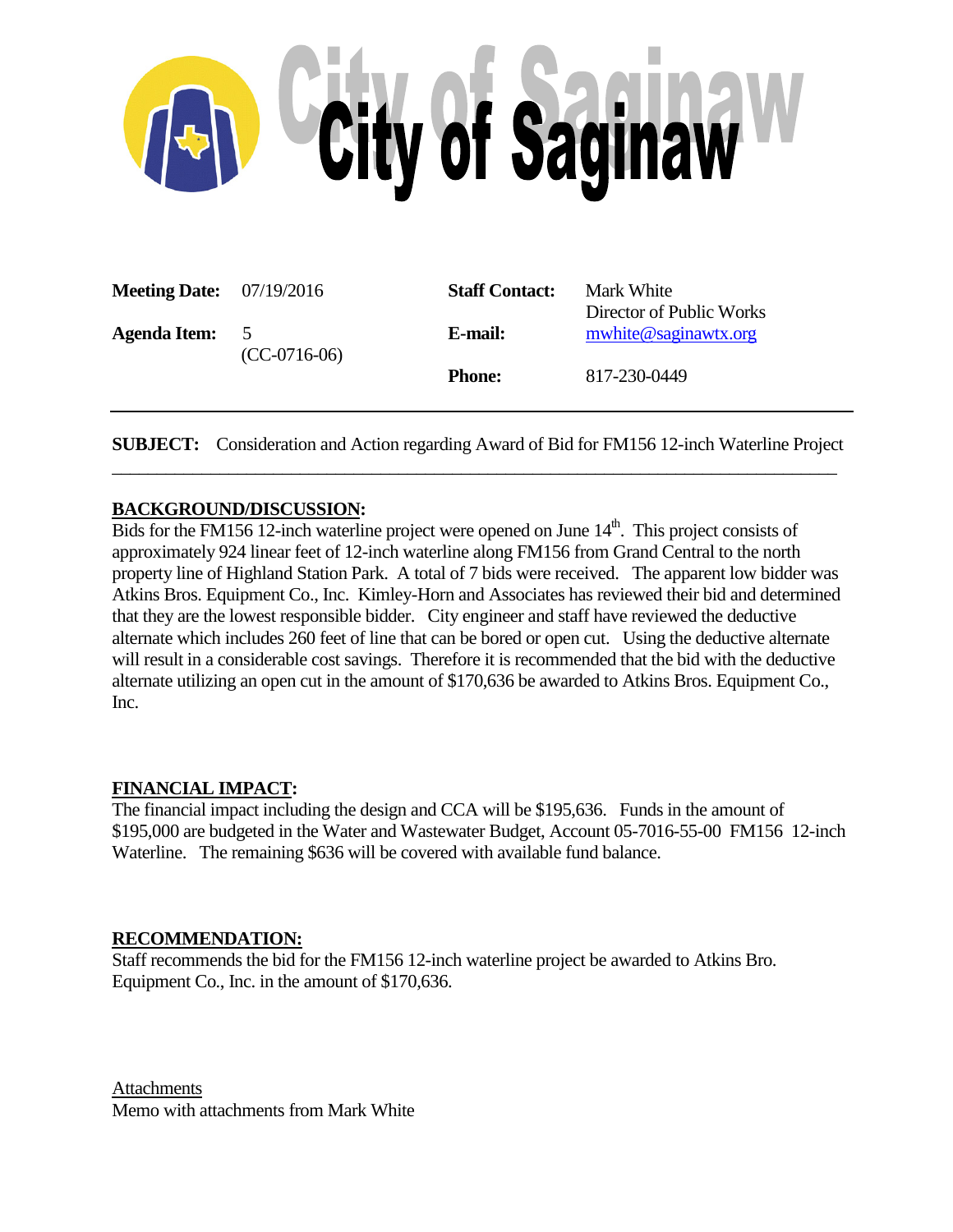#### Memorandum

| To:      | Nan Stanford, City Manager                             |
|----------|--------------------------------------------------------|
| From:    | Mark White, Director of Community Development          |
| Subject: | Consider Bid Award for FM 156 - 12" Water Line Project |
| Date:    | July 13, 2016                                          |

This year's capital improvements plan includes the construction of approximately 924 linear feet of 12" water line along FM 156 from Grand Central to the north property line of the City's Highland Station Park.

Bids were opened on June 14, 2016 and seven (7) bids were received. The apparent low bidder is Atkins Bros. Equipment Co., Inc. in the amount of \$170,636. The project engineer's recommendation letter is attached for your reference. The bid included 260 feet of line that could be bored or open cut (alternative bid item). Because the open cut option was significantly cheaper the engineer and staff recommend the project be completed utilizing open cut.

Below is the project cost summary:

| FM 156 12-Inch Waterline - Project Summary |                     |                       |                 |  |  |  |  |  |  |  |
|--------------------------------------------|---------------------|-----------------------|-----------------|--|--|--|--|--|--|--|
|                                            |                     |                       |                 |  |  |  |  |  |  |  |
|                                            | <b>Cost to Date</b> | <b>Projected Cost</b> | <b>Budgeted</b> |  |  |  |  |  |  |  |
| <b>Design</b>                              | 20,000.00           | 20,000.00             | 20,000.00       |  |  |  |  |  |  |  |
| <b>Construction</b>                        |                     | 170,636.00            | 170,000.00      |  |  |  |  |  |  |  |
| <b>CCA</b>                                 |                     | 5,000.00              | 5,000.00        |  |  |  |  |  |  |  |
| <b>Total Cost</b>                          | 20,000.00           | 195,636.00            | 195,000.00      |  |  |  |  |  |  |  |

The project is \$636 over the budgeted amount. Staff recommends Atkins Bros. Equipment Co., Inc. be awarded the contract In the amount of \$170,636.

The contract time Is 60 calendar days.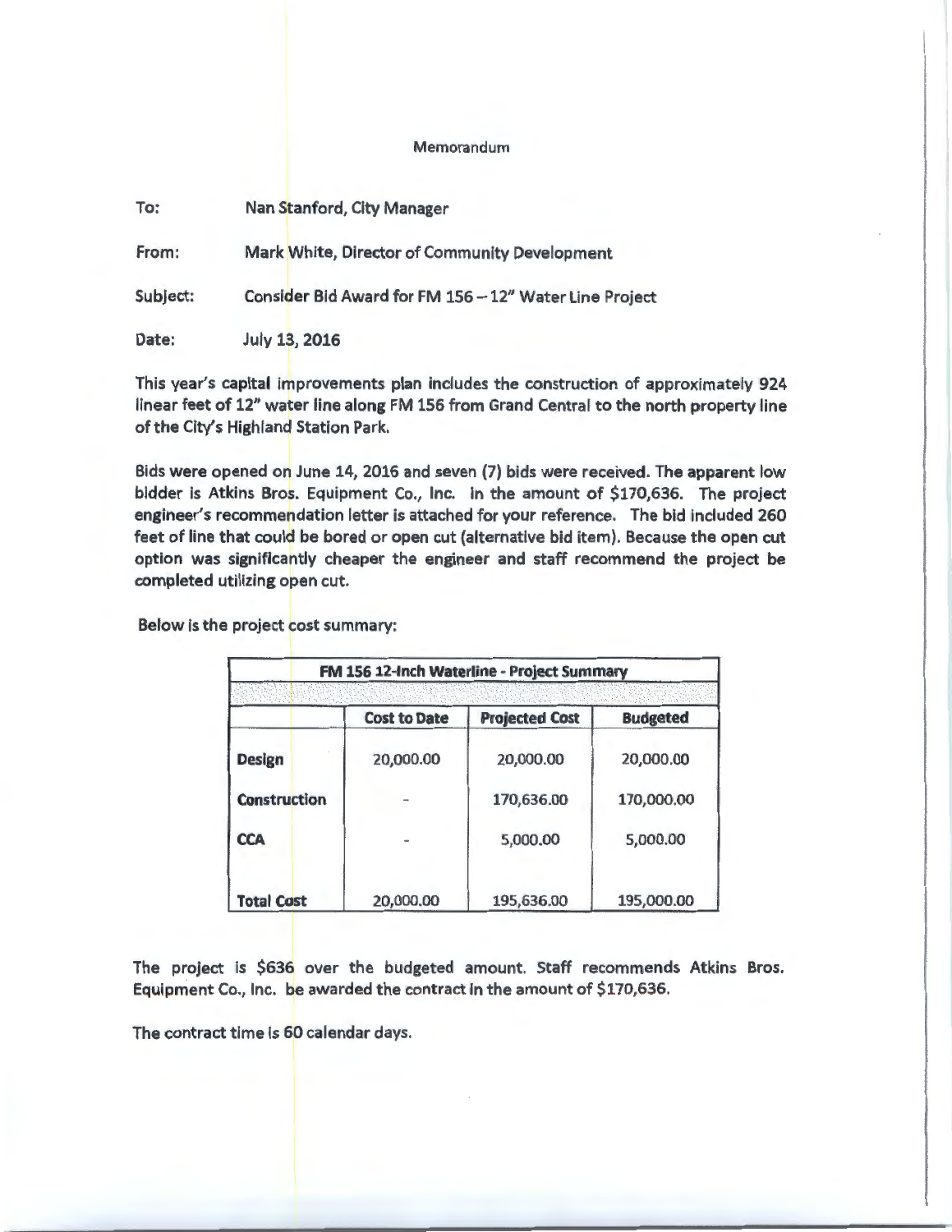## **Kim ley>>> Horn**

July 11, 2016

Mr. Mark White City of Saginaw P.O. Box 79070 Saginaw, Texas 76179

Re: FM 156 Waterline - Bid Results KHA No. 061003108

Dear Mark:

On June 14th, 2016, sealed bids were received and opened by the City of Saginaw for the referenced project. A summary of the bids is below.

| Contractor                       | <b>Total Base Bid</b> | <b>Total Base Bid with</b><br><b>Deductive Alternate</b> |  |  |
|----------------------------------|-----------------------|----------------------------------------------------------|--|--|
| Atkins Bros. Equipment Co., Inc. | \$258,406.00          | \$170,636.00                                             |  |  |
| <b>MMG Contractors, LLC</b>      | \$258,585.00          | \$255,880.00                                             |  |  |
| Wilson Contractor Services, LLC  | \$284,996.00          | \$288,719.50                                             |  |  |
| Reytech Services, LLC            | \$296,767.00          | \$210,230.75                                             |  |  |
| Wildstone Construction, LLC      | \$312,796.00          | \$187,278.00                                             |  |  |
| Canary Construction, Inc.        | \$314,342.00          | \$221,162.00                                             |  |  |
| Whitewater Construction, Inc.    | \$318,996.00          | \$306,736.00                                             |  |  |

The detailed bid tabulation is attached for your review.

Kim ley-Horn and Associates (KHA) has reviewed the lowest bidder's references, financial statements, and has verified that the Contractor's bonding company is licensed in the State of Texas. Based on these reviews, it appears that Atkins Bros. Equipment Co., Inc. is the lowest responsible bidder. Kim ley-Horn understands that the City of Saginaw wishes to award the Total Base Bid with Deductive Alternate. The result would be awarding the contract to Atkins Bros. Equipment Co., Inc. for an amount of \$170,636.00 for the Total Base Bid with Deductive Alternate amount.

If you have any questions or comments, please call me at (817) 335-6511 .

Very truly yours,

KIMLEY-HORN AND ASSOCIATES, INC. TBPE No. F-928

 $\sim$ 

Jeff James, P.E. **Attachment** 

kimley-horn.com 801 Cherry Street, Unit 11, Suite 950, Ft. Worth, TX 76102

817 335 6511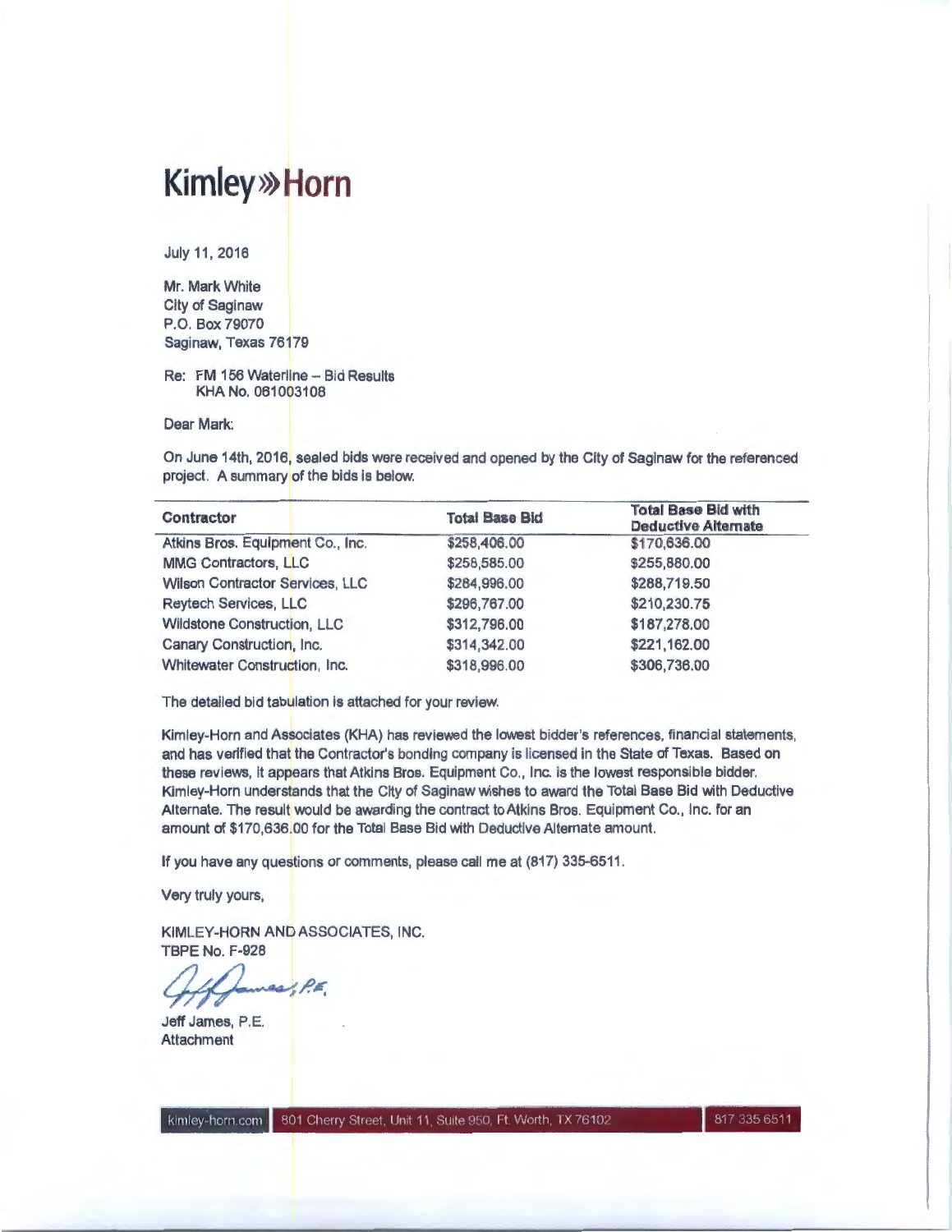## **BID TABULATION**

CHEOKED MORECEIVED BY:

OF 2

645/16

DAT

SHEET 1

#### KIMLEY-HORN AND ASSOCIATES, INC.

 $\sim$ 

|              | <b>OWNER</b> City of Saginaw                                                                                        |                |                         | <b>BIDDER 1</b>                   |                | <b>BIDDER 2</b>                          |              | <b>BIDDER 3</b>                   |              | <b>BIDDER 4</b>        |              |
|--------------|---------------------------------------------------------------------------------------------------------------------|----------------|-------------------------|-----------------------------------|----------------|------------------------------------------|--------------|-----------------------------------|--------------|------------------------|--------------|
|              | JOB NO: 061003108<br>DATE: 06/14/16                                                                                 |                |                         | Alidro Bros, Espipenent Co., Irw. |                | <b><i><u>UMC Contractors LLC</u></i></b> |              | <b>Wilser Centractor Services</b> |              | Reylech Services, LLC  |              |
|              | LOCATION AND DESCRIPTION:                                                                                           |                |                         | 3816 Old PL Warth Road            |                | 1909 Charles Road                        |              | 3985 Mango Fload                  |              | P.O. box 540252        |              |
|              | FM 156 12-Inch Waterline                                                                                            |                |                         | Midlebian, TX 76085               |                | <b>Houston, TX 77093</b>                 |              | Daniso, TX 78208                  |              | Goand Proble, TX 78054 |              |
|              |                                                                                                                     |                |                         | 972-723-1044                      |                | 832-649-7837                             |              | 940-243-1174                      |              | 017-829-0696           |              |
|              |                                                                                                                     |                | Plan                    |                                   |                |                                          |              |                                   |              |                        |              |
|              | <b>Hem</b>                                                                                                          | Unit           | Quantity                | <b>Unit Price</b>                 | <b>Cost</b>    | <b>Unit Price</b>                        | Cost         | <b>Unit Price</b>                 | Cost         | <b>Unit Price</b>      | Cost         |
|              | <b>Base Bid</b>                                                                                                     |                |                         |                                   |                |                                          |              |                                   |              |                        |              |
|              | Mobilization                                                                                                        | LS             |                         | \$10,000.00                       | \$10,000,00    | \$30,000.00                              | \$30,000.00  | \$14,000.00                       | \$14,000.00  | \$20,000.00            | \$20,000,00  |
|              | 2 Temporary Erosion, Sediment, & Water Pollution Prevention Plan                                                    | LS             |                         | \$5,000.00                        | \$5,000.00     | \$3,000,00                               | \$3,000.00   | \$4,200.00                        | \$4,200.00   | \$8,500.00             | S8,500.00    |
|              | 3 Traffic Control                                                                                                   | $\overline{L}$ |                         | \$3,000.00                        | \$3,000.00     | \$5,000.00                               | \$5,000.00   | \$5,000.00                        | \$5,000.00   | \$4,500.00             | \$4,500,00   |
| 4            | [10-inch AWWA C-800 DR-18 Water Pipe (By Open Cut)                                                                  | LF             | 16                      | \$120.00                          | \$1,920,00     | \$42.00                                  | \$672.00     | \$120.00                          | \$1,920.00   | \$82.50                | \$1,320.00   |
| $5 -$        | 12-inch AWWA C-800 DR-18 Water Pipe (By Open Cut)                                                                   | LF             | 600                     | \$118,00                          | \$70,800,00    | \$63.00                                  | \$37,800.00  | \$150,00                          | \$90,000.00  | \$125.00               | \$75,000,00  |
| 6            | Sta. 0+52.04 - Sta. 3+42.04 12-inch AWWA C-900 DR-18 Water<br>Pipe in 24-inch Steel Casing (By Other Than Open Cut) | <b>LF</b>      | 290                     | \$425,00                          | \$123,250.00   | \$611.00                                 | \$148,190.00 | \$458.00                          | \$132,820.00 | \$500,00               | \$145,000.00 |
|              | 7 12-Inch Ductlie Iron Pipe (By Open Cut)                                                                           | LF             | 20                      | \$130,00                          | \$2,600.00     | \$80.00                                  | \$1,800.00   | \$140.00                          | \$2,800.00   | \$160.00               | \$3,200.00   |
| $\mathbf{a}$ | <b>Water Line Trench Safety</b>                                                                                     | LF             | 636                     | \$1.00                            | S636.00        | \$1.00                                   | \$636.00     | \$11.00                           | \$6,996.00   | \$2.00                 | \$1,272,00   |
|              | 9 10-inch AWWA Restilent-Seated Gate Valve                                                                          | EA             |                         | \$2,000,00                        | \$2,000.00     | \$2,517,00                               | \$2,517,00   | \$2,500.00                        | \$2,500.00   | \$1,850.00             | \$1,850,00   |
|              | 10 12-inch AWWA Resilient-Seated Gate Valve                                                                         | EA             |                         | \$3,000,00                        | \$3,000.00     | \$3,005.00                               | \$3,005.00   | \$3,000.00                        | \$5,000.00   | \$2,200.00             | \$2,200.00   |
|              | 11 Fire Hydrant Lead                                                                                                | EA             |                         | \$1,000.00                        | \$1,000.00     | \$2,848.00                               | \$2,848.00   | \$2,000.00                        | \$2,000.00   | \$2,675.00             | \$2,675.00   |
|              | 12 Connect to Existing Water Line                                                                                   | <b>EA</b>      | $\blacksquare$          | \$4,000.00                        | \$4,000,00     | \$1,642.00                               | \$1,542.00   | \$1,000.00                        | \$1,000.00   | \$2,500.00             | \$2,500.00   |
|              | 13 Ductile Iron Fittings                                                                                            | TON            | $\overline{\mathbf{3}}$ | \$4,000.00                        | \$12,000.00    | \$1,500.00                               | \$4,500.00   | \$500.00                          | \$1,500.00   | \$2,500.00             | \$7,500.00   |
|              | 14 Hydromulch                                                                                                       | SY             | 1,000                   | \$2.00                            | \$2,000.00     | \$3,00                                   | \$3,000.00   | \$1.10                            | \$1,100,00   | \$1,50                 | \$1,500.00   |
|              | 15 Concrete Pavement Repair                                                                                         | ST             | 20                      | \$120.00                          | \$2,400.00     | \$95,00                                  | \$1,700.00   | \$92.00                           | \$1,840.00   | \$200.00               | \$4,000.00   |
|              | 16 Asphalt Pavement Repair                                                                                          | SY             | 35                      | \$120.00                          | \$4,200.00     | \$65.00                                  | \$2,275.00   | \$110.00                          | \$3,850.00   | \$150.00               | \$5,250,00   |
|              | 17 Concrete Curb and Gutter Repair                                                                                  | LF.            | 10                      | <b>S60.00</b>                     | <b>S600.DO</b> | \$20,00                                  | \$200.00     | \$47.00                           | \$470,00     | \$50,00                | \$500.00     |
|              | 18 Project Allowance                                                                                                | LS             |                         | \$10,000.00                       | \$10,000.00    | \$10,000.00                              | \$10,000.00  | \$10,000.00                       | \$10,000.00  | \$10,000.00            | \$10,000.00  |
|              | <b>Total Amount Base Bid</b>                                                                                        |                |                         |                                   | \$258,406.00   |                                          | \$258,585.00 |                                   | \$284,996.00 |                        | \$296,767,00 |
|              |                                                                                                                     |                |                         |                                   |                |                                          |              |                                   |              |                        |              |
|              |                                                                                                                     | Unit           | Plan<br>Quantity        | <b>Unit Price</b>                 | Cost           | <b>Unit Price</b>                        | Cost         |                                   |              |                        |              |
|              | Herr.                                                                                                               |                |                         |                                   |                |                                          |              | <b>Unit Price</b>                 | Cost         | <b>Unit Price</b>      | Cost         |
|              | <b>Alternale Bid Herns</b>                                                                                          |                |                         |                                   |                |                                          |              |                                   |              |                        |              |
|              | 5A 12-inch AWWA C-900 DR-18 Water Pipe (By Open Cut)                                                                | LF             | 290                     | \$118.00                          | \$34,220,00    | \$499,00                                 | \$144,710.00 | \$458.00                          | \$132,820.00 | \$195.00               | \$56,550.00  |
|              | 68 Water Line Trench Safety                                                                                         | LF             | 290                     | \$1.00                            | \$290.00       | \$1.00                                   | \$290.00     | \$11.00                           | \$3,190.00   | \$2.00                 | \$580.00     |
|              | <b>6C</b> Hydromutch                                                                                                | ST             | 485                     | \$2.00                            | \$970.00       | \$1.00                                   | \$485.00     | \$1,10                            | \$533.50     | \$2.75                 | 51,333.75    |
|              | <b>Total Alternate Bid Items</b>                                                                                    |                |                         |                                   | \$35,480.80    |                                          | \$145,485.00 |                                   | \$136,543.50 |                        | \$58,463,75  |
|              | Total Base Bid with Deductive Alternate Bid Items                                                                   |                |                         |                                   | \$170,636.00   |                                          | \$255,880.00 |                                   | \$288,719,50 |                        | \$210,230,75 |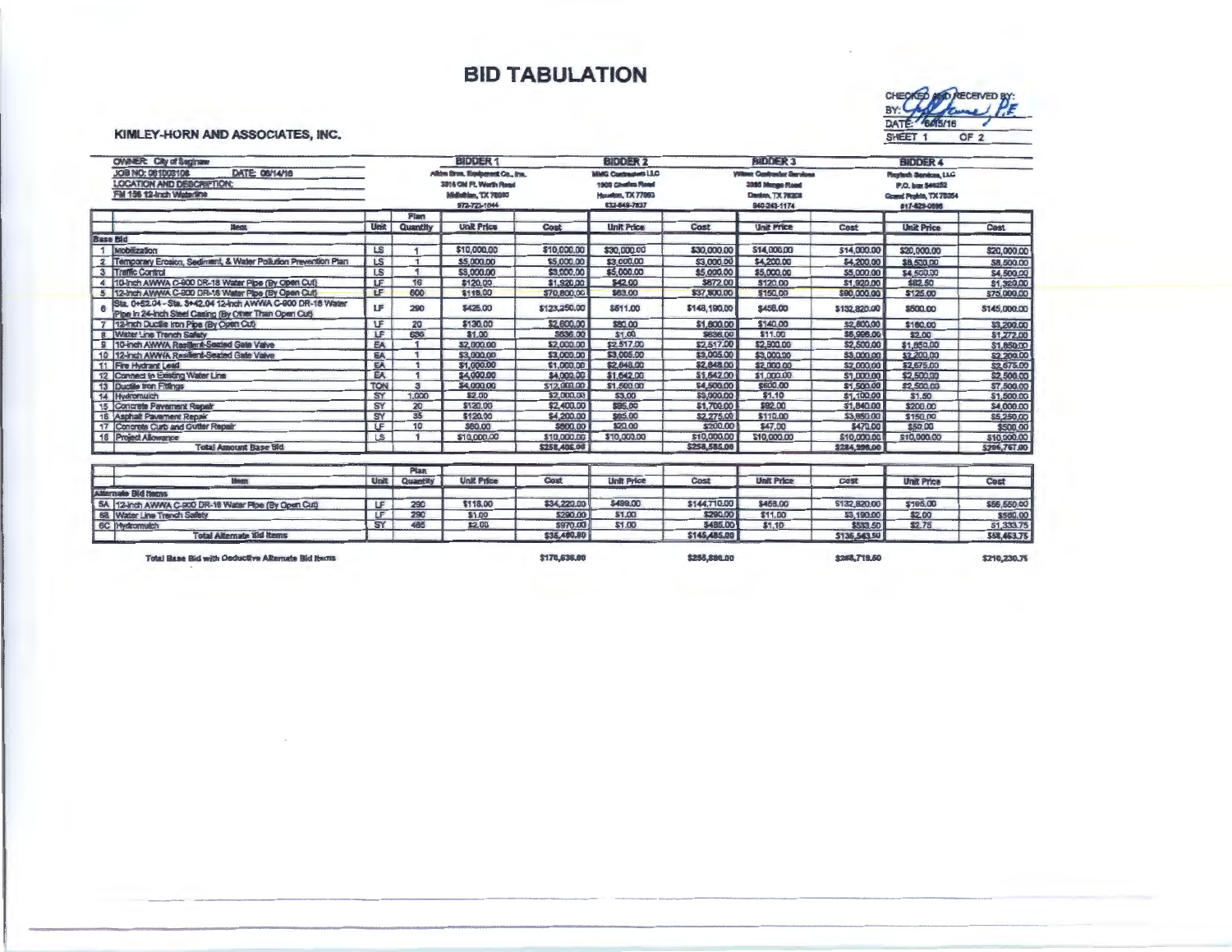|                                  | <b>OWNER:</b> City of Saginaw                                    |                 |          | <b>BIDDER 5</b>             |              | <b>BIDDER 6</b>           |              | <b>BIDDER 7</b>                |              |
|----------------------------------|------------------------------------------------------------------|-----------------|----------|-----------------------------|--------------|---------------------------|--------------|--------------------------------|--------------|
|                                  | JOB NO: 061003108<br>DATE 08/14/16                               |                 |          | Wildshire Construction, LLC |              | Cenary Construction, Inc. |              | Whitewater Construction, In.c. |              |
| <b>LOCATION AND DESCRIPTION:</b> |                                                                  |                 |          | 13850 Hwy 287               |              | 523 Greenwich Lr.         |              | 6640 Old Meda Road             |              |
|                                  | FM 156 12-Inch Waterline                                         |                 |          | Ft. Worth, TX 70052         |              | Coppel, TX 78019          |              | Wago, TX 75705                 |              |
|                                  |                                                                  |                 |          | 817-847-8860                |              | 469-454-3823              |              | 254-863-5750                   |              |
|                                  |                                                                  |                 | Plan     |                             |              |                           |              |                                |              |
|                                  | Item                                                             | Unit            | Quantity | <b>Unit Price</b>           | Cost         | <b>Unit Price</b>         | Cost         | <b>Unit Price</b>              | Cost         |
|                                  | <b>Base Bid</b>                                                  |                 |          |                             |              |                           |              |                                |              |
|                                  | 1 Mobilization                                                   | LS              |          | \$16,500.00                 | \$16,500,00  | \$15,000.00               | \$15,000.00  | \$50,000.00                    | \$50,000.00  |
|                                  | 2 Temporary Erosion, Sediment, & Water Pollution Prevention Plan | <b>LS</b>       |          | \$6,000.00                  | \$6,000,00   | \$2,000,00                | \$2,000.00   | \$5,000.00                     | \$5,000.00   |
|                                  | 3 Traffic Control                                                | <b>LS</b>       |          | \$7,700.00                  | \$7,700.00   | \$1,500.00                | \$1,500.00   | \$5,000.00                     | \$5,000,00   |
|                                  | 4 10-inch AWWA C-900 DR-18 Water Pipe (By Open Cul)              | LF              | 16       | \$116.00                    | \$1,856.00   | <b>S70.00</b>             | \$1,120.00   | \$85.00                        | \$1,360.00   |
|                                  | 5 12-inch AWWA C-900 DR-18 Water Pipe (By Open Cul)              | LF              | 600      | \$96.00                     | \$57,600.00  | \$75.00                   | \$45,000.00  | \$85.00                        | \$51,000,00  |
|                                  | 6   Sta. D+52.04 - Sta. 3+42.04 12-inch AWWA C-900 DR-18 Water   | LF              |          | \$580.00                    | \$168,200,00 | \$650.00                  | \$188,500.00 | \$500.00                       | \$145,000.00 |
|                                  | Pipe In 24-Inch Steel Casing (By Other Than Open Cut)            |                 | 290      |                             |              |                           |              |                                |              |
|                                  | 7 12-inch Ductile Iron Pipe (By Open Cul)                        | LF              | 20       | \$120.00                    | \$2,400.00   | \$85,00                   | \$1,700,00   | \$150,00                       | \$3,000,00   |
|                                  | 8 Water Line Trench Safety                                       | <b>LF</b>       | 636      | \$2,50                      | \$1,590.00   | \$2.00                    | \$1,272.00   | \$1.00                         | \$638,00     |
|                                  | 9 110-inch AWWA Resilient-Seated Gale Valve                      | <b>EA</b>       |          | \$2,650.00                  | \$2,650.00   | \$2,500.00                | \$2,500.00   | \$2,000.00                     | \$2,000.00   |
|                                  | 10 12-Inch AWWA Reslient-Seated Gate Valve                       | EA              |          | \$3,000.00                  | \$3,000.00   | 53,000.00                 | \$3,000.00   | \$2,000.00                     | \$2,000.00   |
|                                  | 11 Fire Hydrant Lead                                             | EA              |          | \$4,100.00                  | \$4,100.00   | \$4,000.00                | \$4,000,00   | \$5,000.00                     | \$5,000.00   |
|                                  | 12 Connect to Existing Water Line                                | EA.             |          | \$3,400,00                  | \$3,400.00   | \$2,000.00                | \$2,000.00   | \$5,000.00                     | \$5,000.00   |
|                                  | 13 Duckle Iron Fittings                                          | <b>TON</b>      | 3        | \$5,700.00                  | \$17,100.00  | \$8,000,00                | \$24,000.00  | \$6,000.00                     | \$18,000.00  |
|                                  | 14 Hydromulch                                                    | SY              | 1,000    | \$220                       | \$2,200.00   | \$4,00                    | \$4,000,00   | \$10.00                        | \$10,000.00  |
|                                  | 15 Concrete Pavement Repair                                      | ST              | 20       | \$140,00                    | \$2,800.00   | \$155.00                  | \$3,100.00   | \$100.00                       | \$2,000.00   |
|                                  | 16 Asphalt Payement Repair                                       | $\overline{SY}$ | 35       | \$140.00                    | \$4,900.00   | \$140,00                  | \$4,900.00   | \$100,00                       | \$3,500.00   |
|                                  | 17 Concrete Curb and Guttar Repair                               | LF              | 10       | \$80,00                     | \$800.00     | \$75.00                   | \$750.00     | \$50.00                        | \$500.00     |
|                                  | <b>18 Project Allowance</b>                                      | LS              |          | \$10,000.00                 | \$10,000.00  | \$10,000.00               | \$10,000.00  | \$10,000,00                    | \$10,000.00  |
|                                  | <b>Total Amount Base Bld</b>                                     |                 |          |                             | \$312,796.00 |                           | \$314,342.00 |                                | \$318,998.00 |

|                                                      |      | Plan     |                   |             |                   |             |                   |              |
|------------------------------------------------------|------|----------|-------------------|-------------|-------------------|-------------|-------------------|--------------|
| <b>bem</b>                                           | Unit | Quantity | <b>Unit Price</b> | Cost        | <b>Unit Price</b> | Cos         | <b>Unit Price</b> | Cost         |
| Alternate Bid Items                                  |      |          |                   |             |                   |             |                   |              |
| 6A 12-inch AWWA C-900 DR-18 Water Pipe (By Open Cut) |      | 290      | \$140,00          | \$40,500.00 | \$320.00          | \$92,800.00 | \$440.00          | \$127,600.00 |
| 6B Water Line Trench Safety                          |      | 280      | \$3,50            | \$1,015.00  | \$2.00            | \$580,00    | \$1,00            | \$290.00     |
| <b>6C</b> Hydromulch                                 |      | 485      | \$2.20            | \$1,067.00  | \$4.00            | \$1,940.00  | \$10.00           | \$4,850,00   |
| <b>Total Alternate Bid Items</b>                     |      |          |                   | \$42,682.00 |                   | \$95,320,00 |                   | \$132,740.00 |
|                                                      |      |          |                   |             |                   |             |                   |              |

Total Base Bid with Deductive Alternate Bid Items

\$187,278.00

\$221,162.08

\$306,736.00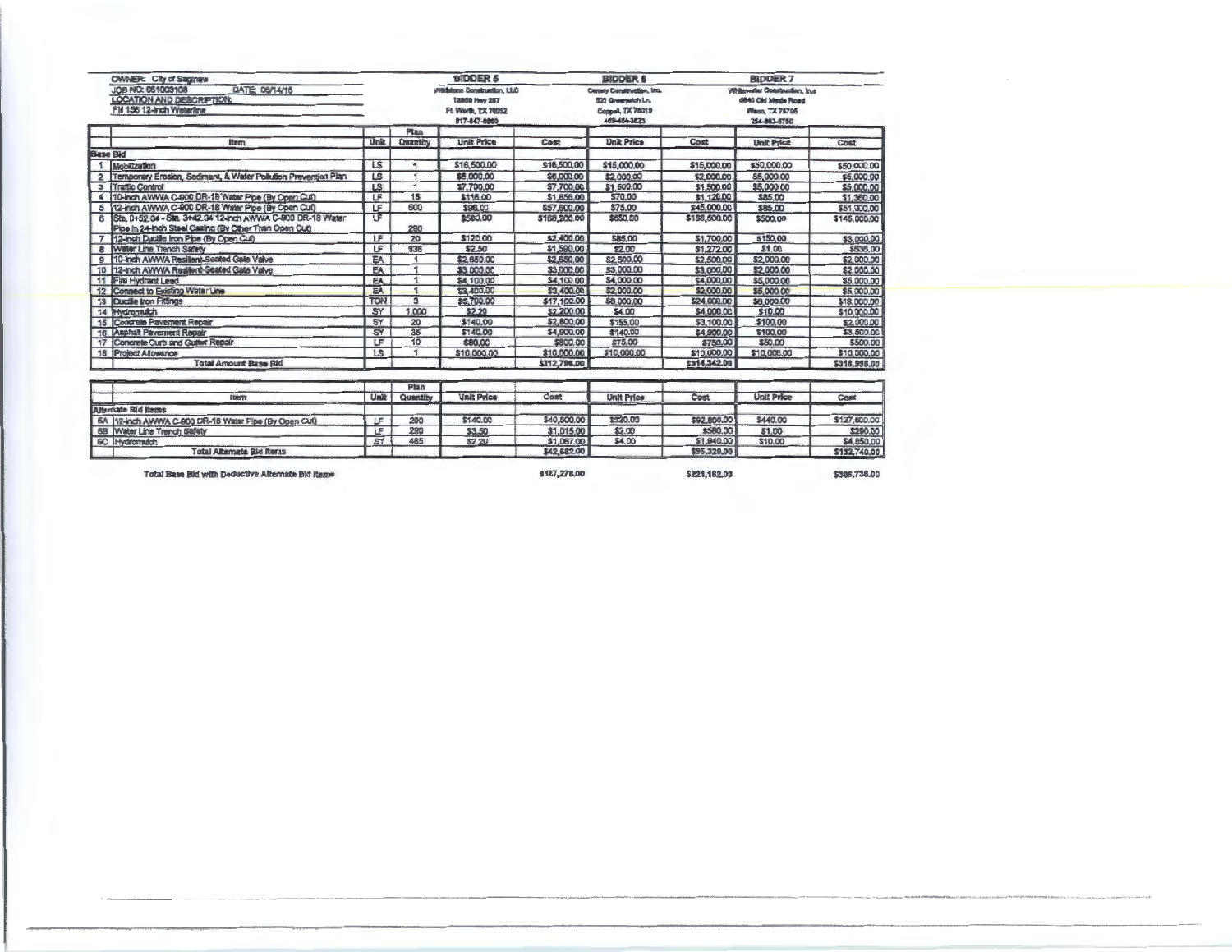## CITY OF SAGINAW

## 2015-2016

## WATER & WASTEWATER

05-XXXX-55-00 EF CAPITAL PROJECTS

05-7016-55-00 FM 156 12" Water Line \$ 195,000 (escrow \$118,065 and FB \$76,935)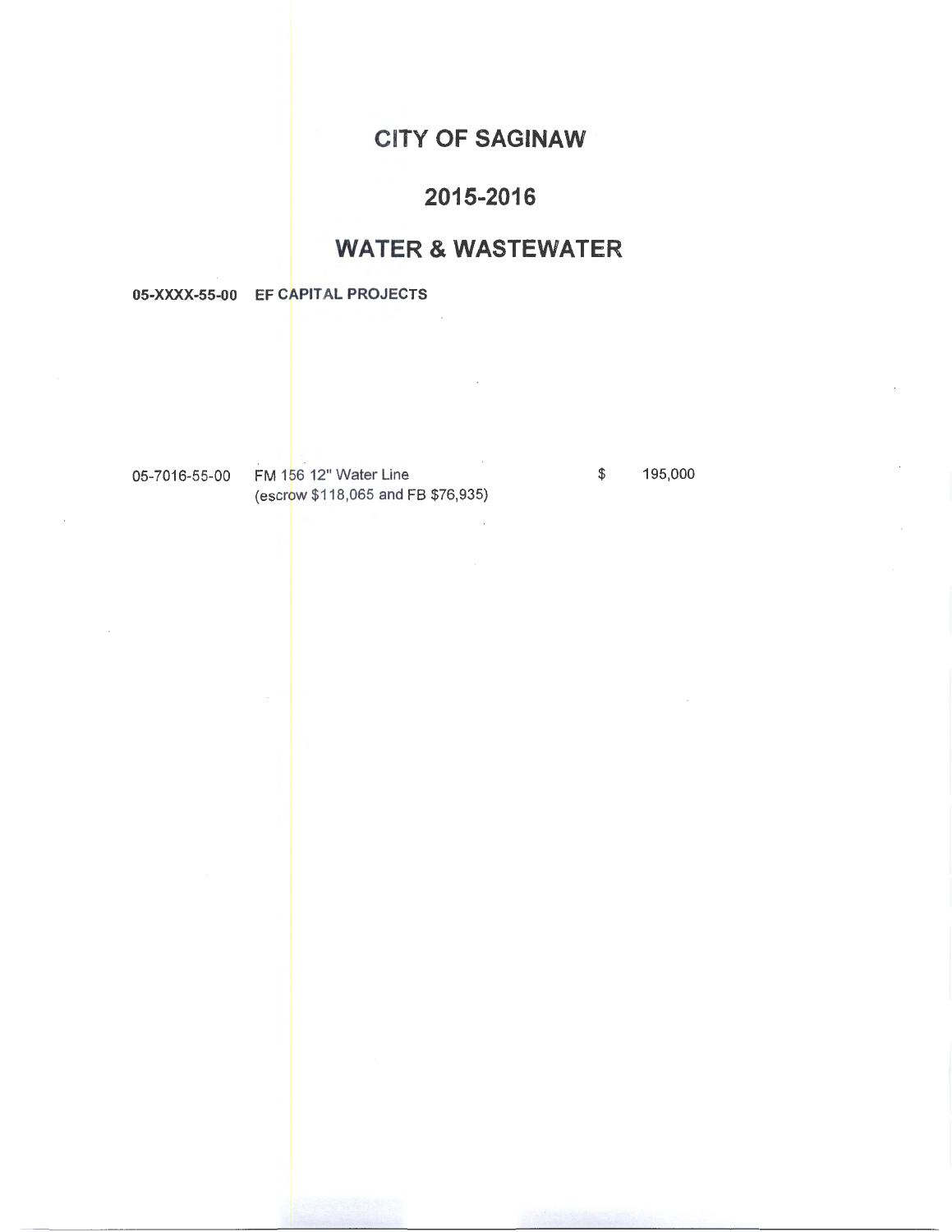# **City of Saginaw - 2015 Budget Retreat** Water - CIP Review Enterprise Fund

#### **City of Saginaw**

Enterprise Fund - 2011-2016 Capital Improvements Plan

**Water System CIP** Total 2011-2012 2012-2013 2013-2014 2014-2015 **Project Description** 2015-2016 1) Saginaw Blvd 12" Water Line Ph. 1 (1) \$547,667 (2.634 LP: McLeroy to Palomino) A. Final Design / CCA \$63,640 \$27,000 \$29,140 \$7,500 **B.** Construction \$484,027 \$242,013 \$242,014 2) Lawson and Watson 8" Water Line (5) \$549,500 (2.697 LF; along Law son Rd and S. Watson Rd.) A. Final Design / CCA \$36,500 \$49,500 \$13,000 **B.** Construction \$500,000 \$500,000 3) FM 156 12" Water Line \$195,000 (900 LP: Grand Central to North of Highland Station Trail) A. Final Design / CCA \$25,000 \$25,000 **B.** Construction \$170,000 \$170,000 4) Water Impact Fee (1) \$6,000 \$6,000 5) 2016 Masterplan Update (Water) (5) \$7,500  $\bullet$ \$7,500 6) S. Hampshire 16" Water Line (1) (75% Design Complete) \$21,000 (1350 LF: S. Hampshire across Haleah Park to Saginaw Blvd) A. Final Design / CCA \$21,000 \$21,000 **B.** Construction  $SO$ \$1,326,667 Water Subtotal: \$0 \$21,000 \$27,000 \$307,653 \$971.014

Notes:

**Kimley**»Horn

 $\mathcal{L}$ 

(1) Projects funded through Ufility Impact Fees

<sup>(2)</sup> Projects constructed by the City of Fort Worth

(3) Projects possibly constructed by Developers

<sup>(4)</sup> Utility Relocation Project for TxDOT Highway Expansion

(5) Projects funded through cash reserves



Water

**July 2015** 

Updated: